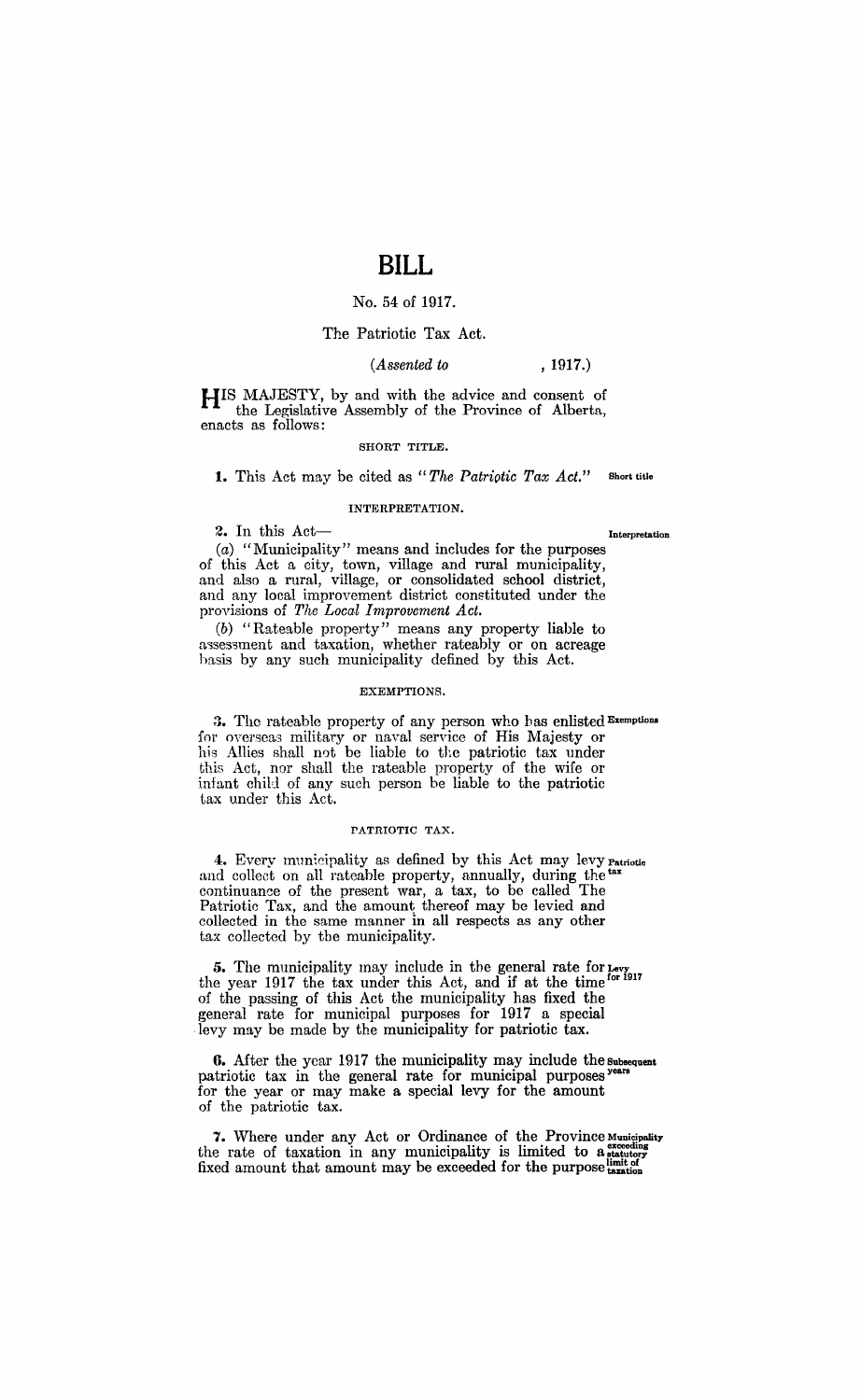of levying the patriotic tax and this Act shall be construed as permitting a municipality to levy and collect all such taxes notwithstanding such increase in the rate of taxation.

#### PATRIOTIC GRANTS.

**8.** All taxes levied and collected under this Act shall Grants for form a patriotic fund under the control of the municipality purposes and shall be paid by the municipality to the Canadian Patriotic Fund in Alberta.

**9.** Every municipality shall have, and shall be deemed Confirmation always to have had, the power to make a grant out of its general revenue to the Canadian Patriotic Fund; and all such grants are hereby confirmed and declared to be valid and binding and within the powers of every municipality as defined by this Act.

#### REBATE OF TAXES.

**10.** Every municipality is hereby authorized to remit or Rebate rebate, in whole or in part, at its discretion, any tax of <sup>of taxes</sup> whatsoever nature or kind leviable, during the war, by the municipality against the property of any person who has enlisted for overseas military or naval service of His Majesty or his Allies.

11. The Lieutenant Governor in Council is hereby Rebate of authorized to rebate or remit, in whole or in part, any taxes wild land tax, educational tax, or large local improvement tax leviable during the war, by the province against the property of any person who has enlisted for overseas military or naval service of His Majesty or his Allies.

**12.** In the case of a rebate or remission by any muni- Hail cipality of any hail insurance tax no hail insurance shall  $_{\text{tax}}$ be payable in respect of any crop on any land the tax in respect of which has been rebated or remitted under this Act.

#### REGULATIONS.

13. The Lieutenant Governor in Council may prescribe Regulations such forms and may make such rules and regulations as may be deemed necessary or advisable for the full and proper carrying out of this Act.